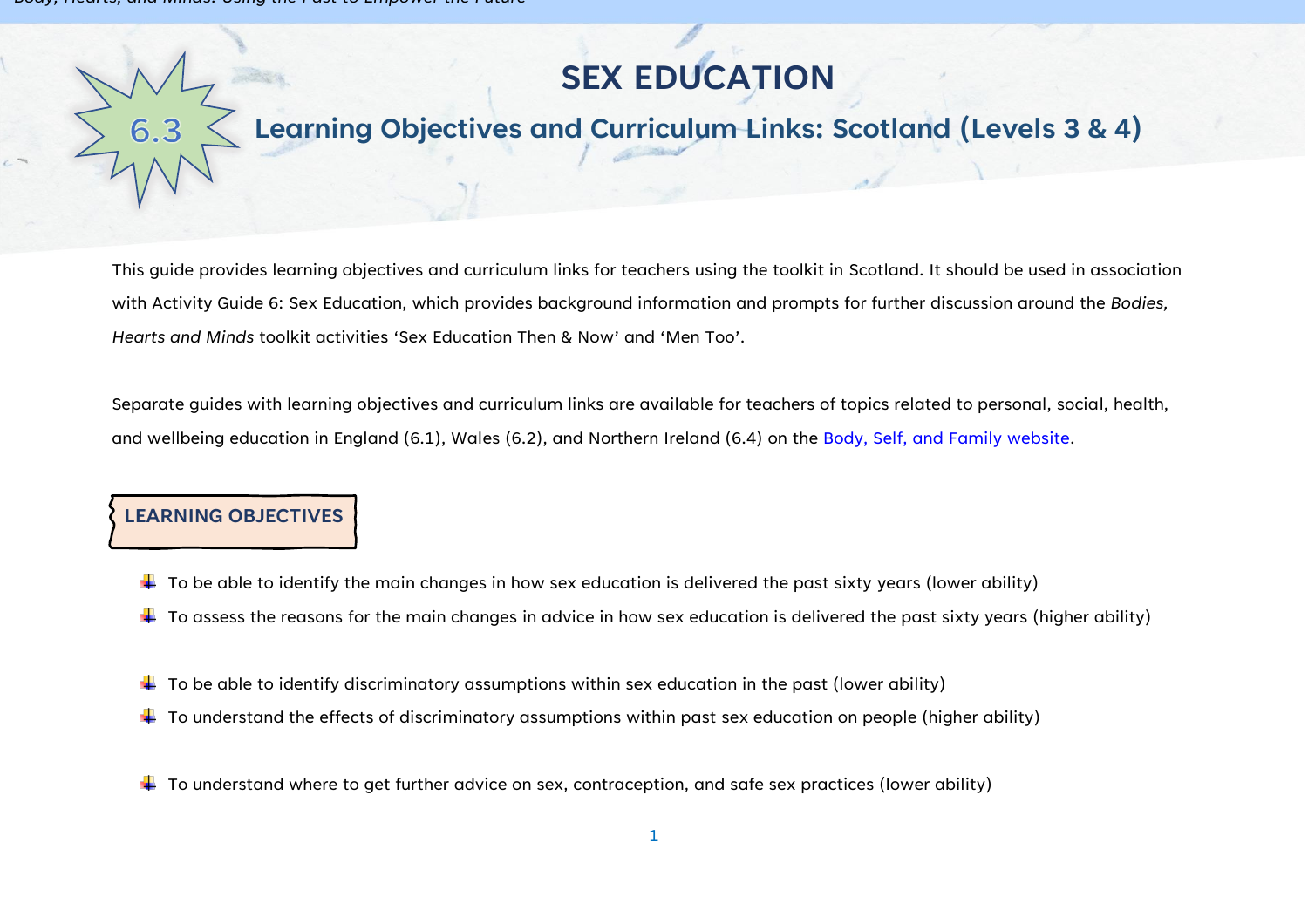$\ddotplus$  To assess the reliability of different types of advice on sex, contraception, and safe sex practices (higher ability)

#### **HOW DOES THIS ACTIVITY LINK TO THE CURRICULUM?**

### **Health and Wellbeing (Personal and Social Education) (Scotland)**

|                                                  | <b>Third Level</b>                                                                                                                                                                                                                                                                                                | <b>Fourth Level</b>                                                                                                                                                                                                                                                                                               |
|--------------------------------------------------|-------------------------------------------------------------------------------------------------------------------------------------------------------------------------------------------------------------------------------------------------------------------------------------------------------------------|-------------------------------------------------------------------------------------------------------------------------------------------------------------------------------------------------------------------------------------------------------------------------------------------------------------------|
| <b>Relationships, sexual health</b>              | understand and can explain the importance                                                                                                                                                                                                                                                                         | understand and can explain the importance                                                                                                                                                                                                                                                                         |
| and parenthood: Positive<br><b>relationships</b> | of, and need for, commitment, trust and<br>respect in loving and sexual relationships.<br>understand the different contexts of such<br>relationships including marriage. (HWB 3-44c)<br>I recognise that power can exist within<br>relationships and can be used positively as well<br>as negatively. (HWB 3-45a) | of, and need for, commitment, trust and<br>respect in loving and sexual relationships.<br>understand the different contexts of such<br>relationships including marriage. (HWB 4-44c)<br>I recognise that power can exist within<br>relationships and can be used positively as well<br>as negatively. (HWB 4-45a) |
|                                                  |                                                                                                                                                                                                                                                                                                                   |                                                                                                                                                                                                                                                                                                                   |
| <b>Relationships, sexual health</b>              | understand my own body's uniqueness, my                                                                                                                                                                                                                                                                           | understand my own body's uniqueness, my                                                                                                                                                                                                                                                                           |
| and parenthood: physical<br>changes              | developing sexuality, and that of others. (HWB<br>$3 - 47a$ )                                                                                                                                                                                                                                                     | developing sexuality, and that of others. (HWB<br>$4 - 47a$                                                                                                                                                                                                                                                       |
|                                                  |                                                                                                                                                                                                                                                                                                                   | I know that popular culture, the media and<br>peer pressure can influence how I feel about<br>myself and the impact this may have on my<br>actions. (HWB 4-46b)                                                                                                                                                   |